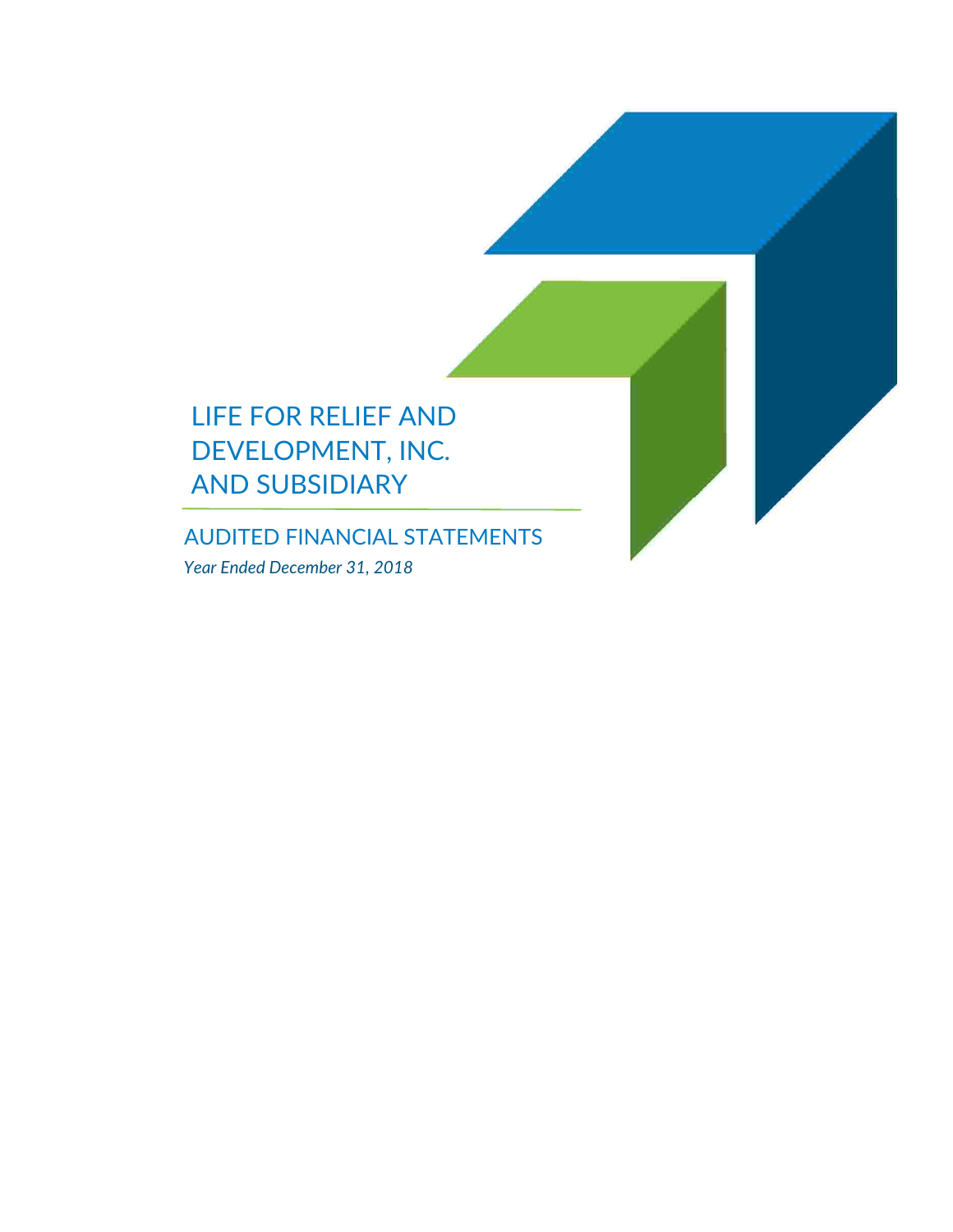# LIFE FOR RELIEF AND DEVELOPMENT, INC. AND SUBSIDARY

| $\overline{\phantom{0}}$ |
|--------------------------|
|                          |
|                          |
|                          |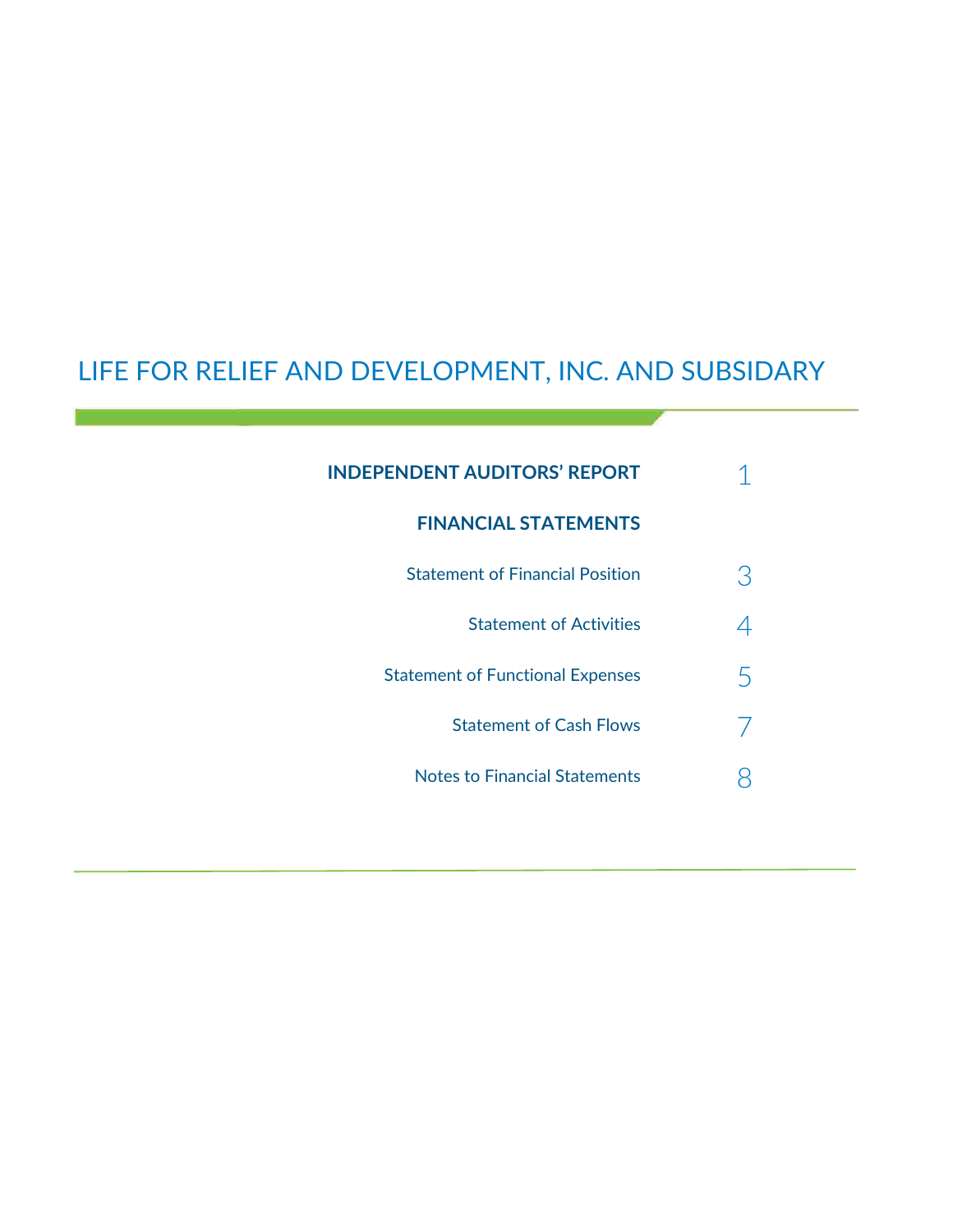

## Independent Auditor's Report

To the Board of Directors of Life for Relief and Development, Inc. and Subsidiary Southfield, Michigan

We have audited the accompanying consolidated financial statements of Life for Relief and Development, Inc. (a not-for-profit organization) and Subsidiary (a for-profit organization), which comprise the statement of financial position as of December 31, 2018 and the related statements of activities, functional expenses, and cash flows for the year then ended, and the related notes to the financial statements.

#### **Management's Responsibility for the Financial Statements**

Management is responsible for the preparation and fair presentation of these financial statements in accordance with accounting principles generally accepted in the United States of America; this includes the design, implementation, and maintenance of internal control relevant to the preparation and fair presentation of financial statements that are free from material misstatement whether due to fraud or error.

#### **Auditor's Responsibility**

Our responsibility is to express an opinion on these financial statements based on our audits. We conducted our audits in accordance with auditing standards generally accepted in the United States of America. Those standards require that we plan and perform the audit to obtain reasonable assurance about whether the financial statements are free from material misstatement.

An audit involves performing procedures to obtain audit evidence about the amounts and disclosures in the financial statements. The procedures selected depend on the auditor's judgment, including the assessment of the risks of material misstatement of the financial statements, whether due to fraud or error. In making those risk assessments, the auditor considers internal control relevant to the entity's preparation and fair presentation of the financial statements in order to design audit procedures that are appropriate in the circumstances, but not for the purpose of expressing an opinion on the effectiveness of the entity's internal control. Accordingly, we express no such opinion. An audit also includes evaluating the appropriateness of accounting policies used and the reasonableness of significant accounting estimates made by management, as well as evaluating the overall presentation of the financial statements.

We believe that the audit evidence we have obtained is sufficient and appropriate to provide a basis for our audit opinion.

#### **Opinion**

In our opinion, the financial statements referred to above present fairly, in all material respects, the financial position of Life for Relief and Development, Inc. & Subsidiary as of December 31, 2018, and the changes in its net assets and its cash flows for the year then ended in accordance with accounting principles generally accepted in the United States of America.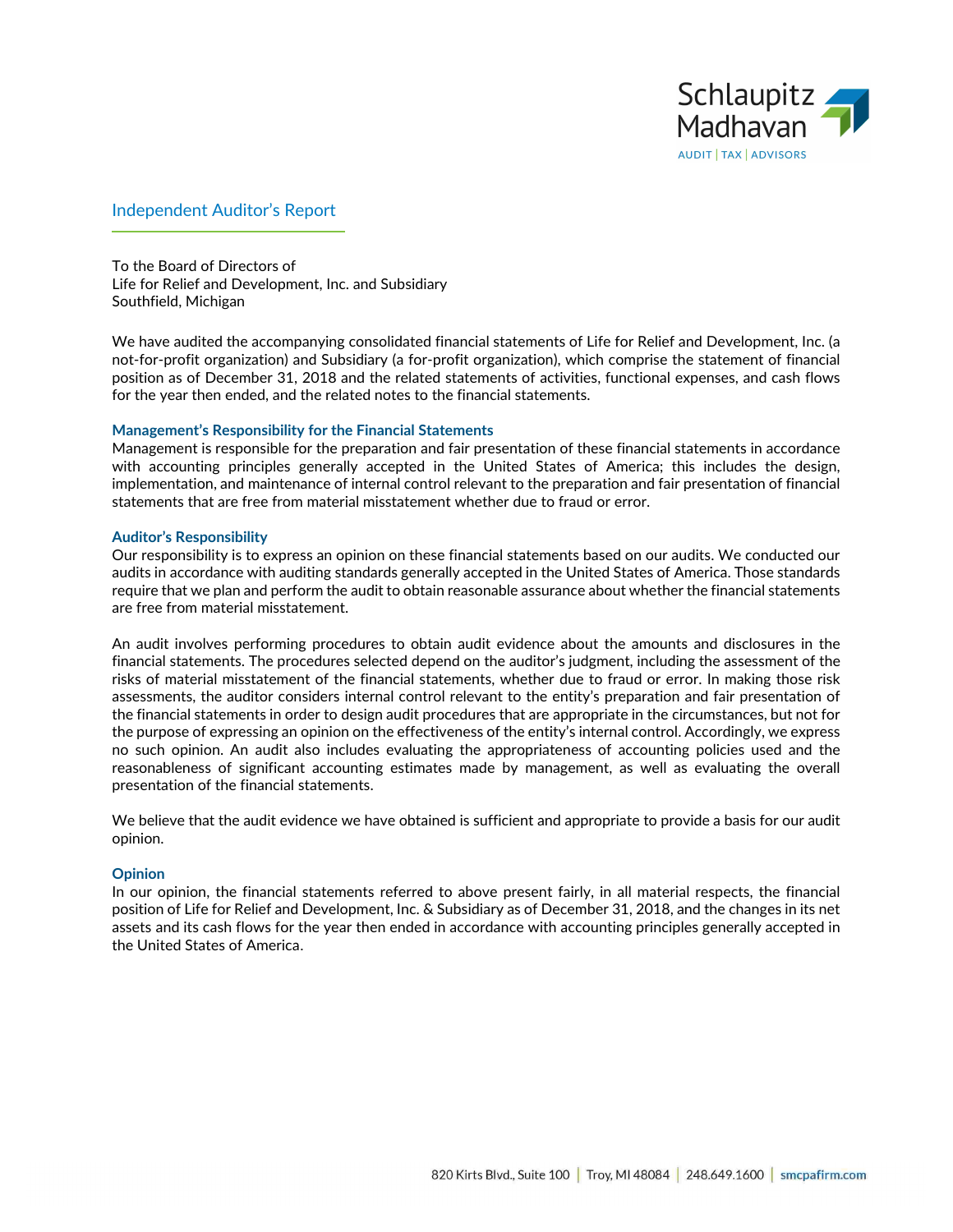#### **Adjustments to Prior Period Financial Statements**

The financial statements of Life for Relief and Development, Inc. & Subsidiary as of December 31, 2017, were audited by other auditors whose report dated July 18, 2018, expressed an unmodified opinion on those statements.

As part of our audit of the 2018 financial statements, we also audited adjustments described in Note 8 that were applied to restate the 2017 financial statements. In our opinion, such adjustments are appropriate and have been properly applied. We were not engaged to audit, review, or apply any procedures to the 2017 financial of Life for Relief and Development, Inc. & Its Affiliate other than with respect to the adjustments and, accordingly, we do not express an opinion or any other form of assurance on the 2017 financial statements as a whole.

Schlaupity Madhavan, P.C.

January 8, 2021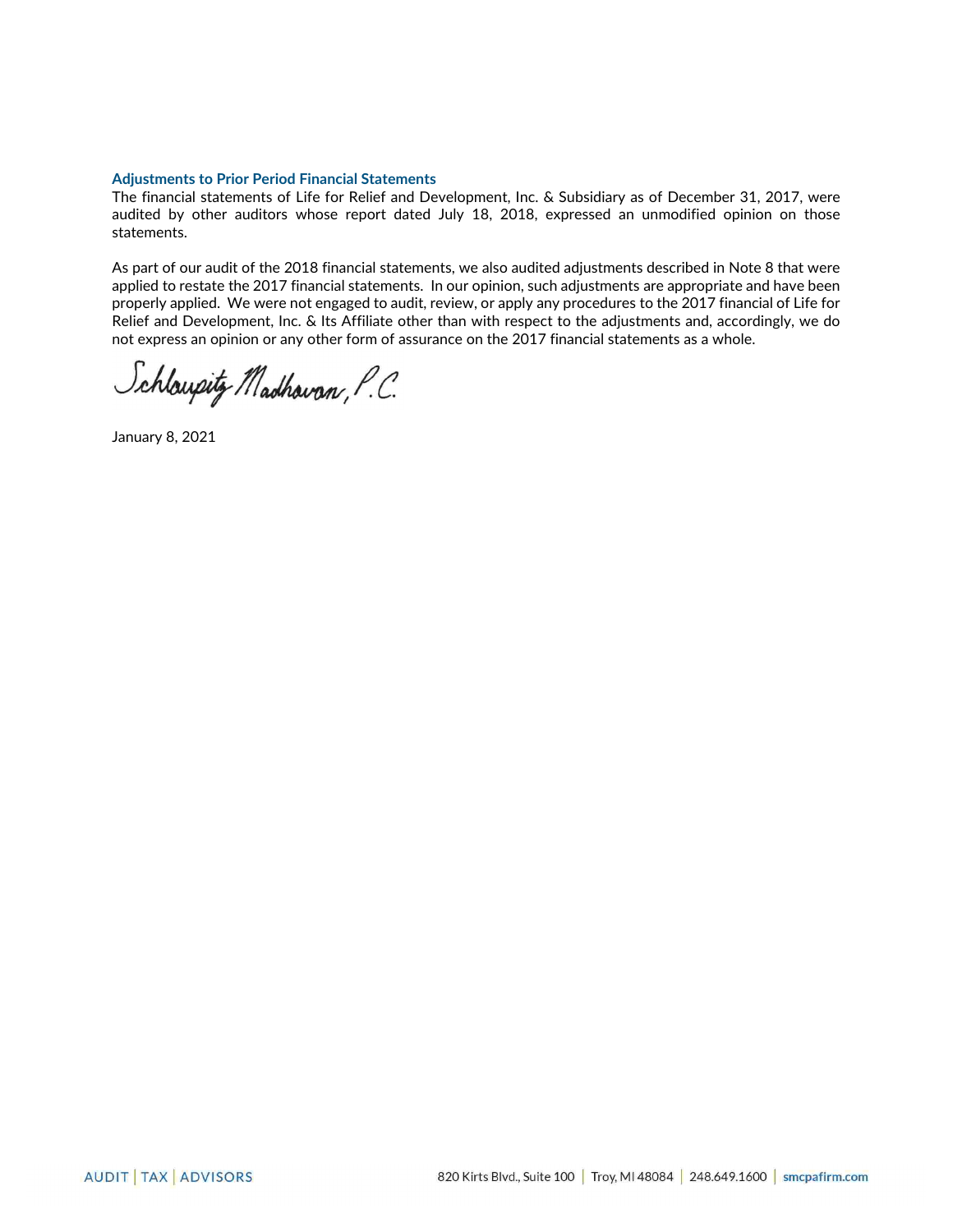# STATEMENT OF FINANCIAL POSITION DECEMBER 31, 2018

## **ASSETS**

| <b>Current assets</b>                                      |                 |
|------------------------------------------------------------|-----------------|
| Cash and cash equivalents                                  | \$<br>6,927,177 |
| Current portion of pledges receivable, net of allowance    | 51,673          |
| Prepaid expenses and other                                 | 81,903          |
| Inventories (in-kind contributions)                        | 763,411         |
| Total current assets                                       | 7,824,164       |
| Property and equipment                                     |                 |
| Land                                                       | 57,750          |
| <b>Building</b>                                            | 327,250         |
| <b>Building improvements</b>                               | 456,304         |
| Furniture, fixtures and equipment                          | 44,184          |
| Vehicles                                                   | 40,855          |
| Total cost                                                 | 926,343         |
| Less, accumulated depreciation                             | 660,088         |
| Total property and equipment                               | 266,255         |
| Other assets                                               |                 |
| Noncurrent portion of pledges receivable, net of allowance | 1,650           |
| <b>Total assets</b>                                        | 8,092,069<br>\$ |
| <b>LIABILITIES AND NET ASSETS</b>                          |                 |
| <b>Current liabilities</b>                                 |                 |
| Accounts payable                                           | \$<br>68,833    |
| Accrued expenses                                           | 81,947          |
|                                                            | 150,780         |
| Total current liabilities                                  |                 |
| Net assets                                                 |                 |
| Without donor restrictions                                 | 4,777,409       |
| With donor restrictions                                    | 3,163,880       |
| Total net assets                                           | 7,941,289       |
| Total liabilities and net assets                           | 8,092,069<br>\$ |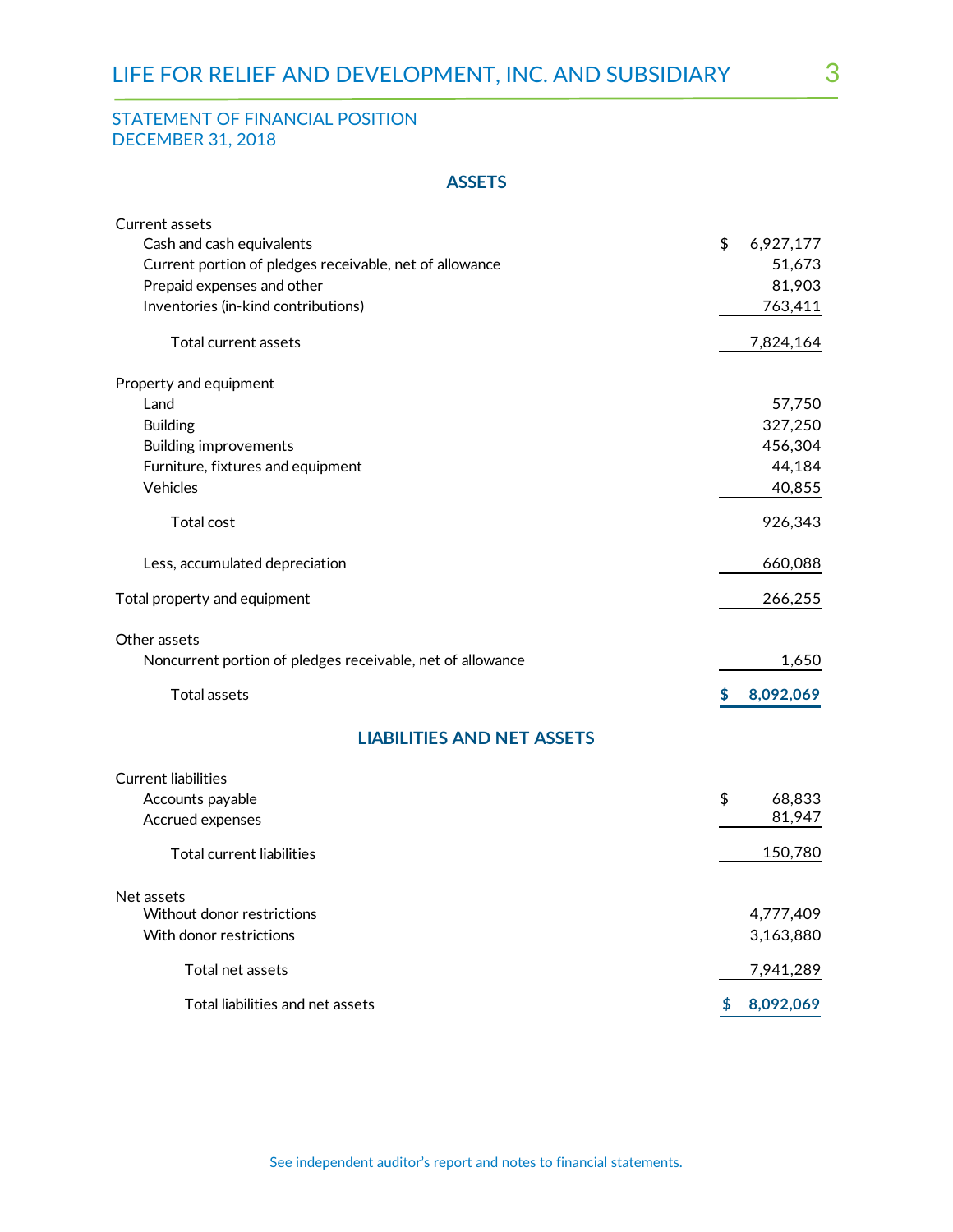## STATEMENT OF ACTIVITIES YEAR ENDED DECEMBER 31, 2018

|                                                 | <b>Without Donor</b> | <b>With Donor</b>   |              |
|-------------------------------------------------|----------------------|---------------------|--------------|
|                                                 | <b>Restrictions</b>  | <b>Restrictions</b> | <b>Total</b> |
| Support and revenue                             |                      |                     |              |
| Contributions                                   | \$2,132,972          | \$5,493,961         | \$7,626,933  |
| In-kind contributions:                          |                      |                     |              |
| Medicine & medical supplies                     |                      | 7,342,158           | 7,342,158    |
| <b>Educational materials</b>                    |                      | 2,556,101           | 2,556,101    |
| Food                                            |                      | 778,378             | 778,378      |
| Clothing                                        |                      | 69,000              | 69,000       |
| Interest income                                 | 6,342                |                     | 6,342        |
| Total support and revenue before releases       | 2,139,314            | 16,239,598          | 18,378,912   |
| Net assets released from restrictions           | 14,621,143           | (14,621,143)        |              |
| Total support and revenue                       | 16,760,457           | 1,618,455           | 18,378,912   |
| <b>Expenses</b>                                 |                      |                     |              |
| Program services                                | 16,483,461           |                     | 16,483,461   |
| Management and general                          | 734,114              |                     | 734,114      |
| Fundraising                                     | 742,761              |                     | 742,761      |
| Total expenses                                  | 17,960,336           |                     | 17,960,336   |
| Changes in net assets from operating activities | (1, 199, 879)        | 1,618,455           | 418,576      |
| Net assets, beginning of year, as previously    |                      |                     |              |
| reported                                        | 7,769,502            |                     | 7,769,502    |
| Prior period adjustment                         | (246, 789)           |                     | (246, 789)   |
| Reclassification                                | (1,545,425)          | 1,545,425           |              |
| Net assets, beginning of year, as restated      | 5,977,288            | 1,545,425           | 7,522,713    |
| Net assets, end of year                         | \$4,777,409          | \$3,163,880         | \$7,941,289  |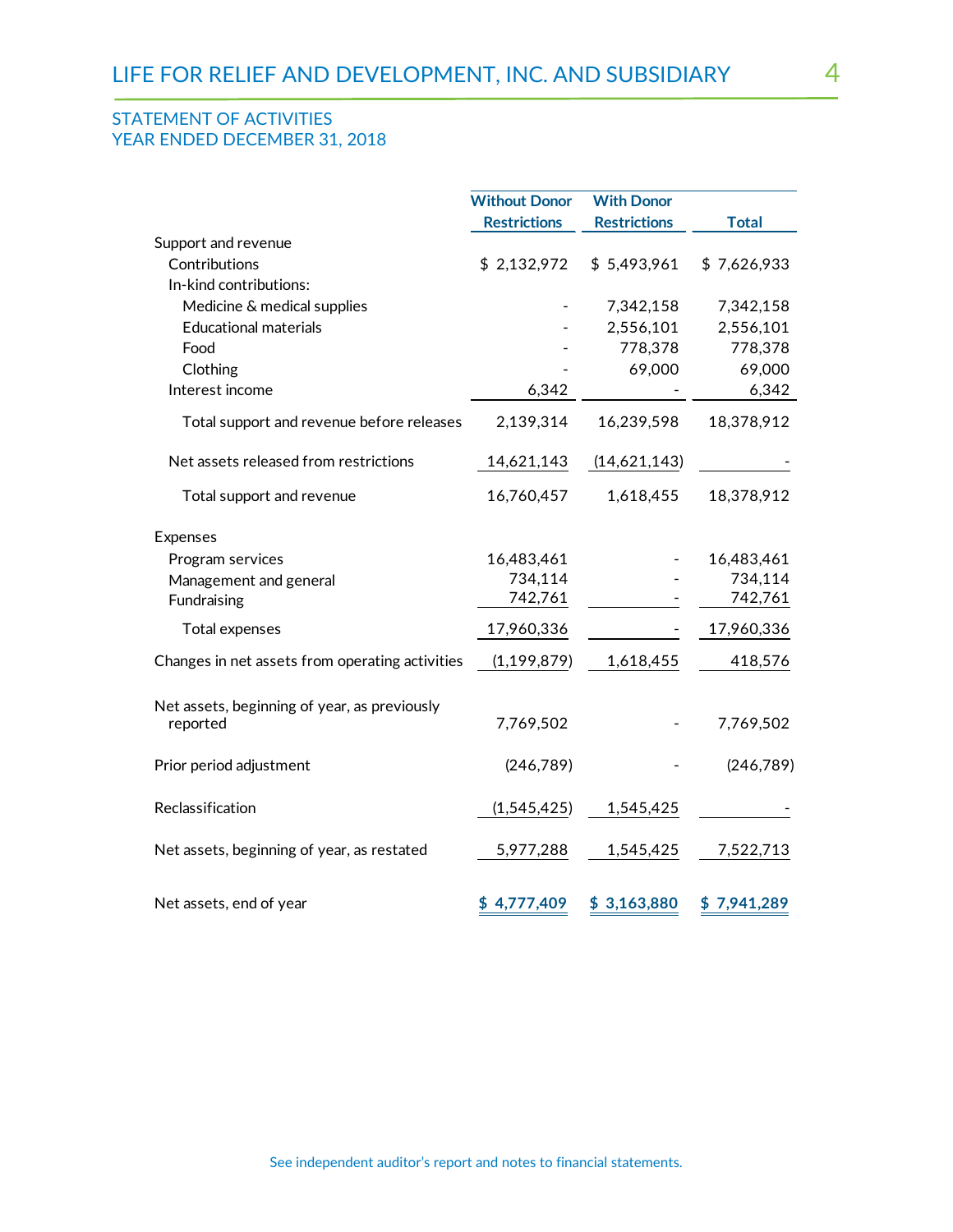## STATEMENT OF FUNCTIONAL EXPENSES YEAR ENDED DECEMBER 31, 2018

|                                      |                                               |                               |                                                       | <b>Program Services</b>   |                                       |                                 |  |
|--------------------------------------|-----------------------------------------------|-------------------------------|-------------------------------------------------------|---------------------------|---------------------------------------|---------------------------------|--|
|                                      | <b>Health and</b><br><b>Safety</b><br>Program | <b>Educational</b><br>Program | <b>Emergency</b><br><b>Disaster Relief</b><br>Program | <b>Orphans</b><br>Program | <b>Food Basket</b><br><b>Programs</b> | <b>Water Project</b><br>Program |  |
| Payroll Expenses:                    |                                               |                               |                                                       |                           |                                       |                                 |  |
| Compensation                         | \$<br>150,193                                 | \$<br>67,267                  | \$<br>5,023                                           | \$<br>59,979              | \$<br>33,092                          | \$<br>48,763                    |  |
| Employment taxes and benefits        | 51,353                                        | 23,000                        | 1,717                                                 | 20,508                    | 11,315                                | 16,972                          |  |
| Total payroll expenses               | \$<br>201,546                                 | \$<br>90,267                  | \$<br>6,740                                           | \$<br>80,487              | \$<br>44,407                          | \$<br>65,735                    |  |
| Other Expenses:                      |                                               |                               |                                                       |                           |                                       |                                 |  |
| In Kind Donations:                   |                                               |                               |                                                       |                           |                                       |                                 |  |
| Medicine & medical supplies          | 7,342,158<br>\$                               | \$                            | \$                                                    | \$                        | \$                                    | \$                              |  |
| <b>Educational materials</b>         |                                               | 1,792,691                     |                                                       |                           |                                       |                                 |  |
| Food                                 |                                               |                               |                                                       |                           | 778,378                               |                                 |  |
| Clothing                             |                                               |                               |                                                       |                           |                                       |                                 |  |
| <b>Program Expenses:</b>             |                                               |                               |                                                       |                           |                                       |                                 |  |
| Health and safety program expense    | 3,500                                         |                               |                                                       |                           |                                       |                                 |  |
| Medicine & supply expense            | 37,246                                        |                               |                                                       |                           |                                       |                                 |  |
| Education program expense            |                                               | 684,000                       |                                                       |                           |                                       |                                 |  |
| Emergency disaster program expense   | ٠                                             |                               | 57,826                                                |                           |                                       |                                 |  |
| Orphans sponsorship                  |                                               |                               |                                                       | 1,520,261                 |                                       |                                 |  |
| Family assistance                    |                                               |                               |                                                       |                           |                                       |                                 |  |
| Food baskets                         |                                               |                               |                                                       |                           | 10,000                                |                                 |  |
| Food baskets (Ramadan)               |                                               |                               |                                                       |                           | 549.037                               |                                 |  |
| Meat (Udhiyah)                       |                                               |                               |                                                       |                           | 390.945                               |                                 |  |
| Meat and other distribution          |                                               |                               |                                                       |                           | 210,607                               |                                 |  |
| Water and sanitation program expense |                                               |                               |                                                       |                           |                                       | 147,014                         |  |
| Community development                |                                               |                               |                                                       |                           |                                       |                                 |  |
| Human development program            |                                               |                               |                                                       |                           |                                       |                                 |  |
| Zakat program                        |                                               |                               |                                                       |                           |                                       |                                 |  |
| Credit card processing and bank fees | 41,732                                        | 18,690                        | 1,396                                                 | 16,665                    | 9,195                                 | 1,387                           |  |
| Freight                              | 190,557                                       | 85,344                        | 6,373                                                 | 76,098                    | 41,985                                | 6,331                           |  |
| Field office expenses                | 108,395                                       | 48,547                        | 3,625                                                 | 43,287                    | 23,882                                | 3,601                           |  |
| Travel                               | 50,581                                        | 22,654                        | 1,692                                                 | 20,199                    | 11,144                                | 1,681                           |  |
| Program expense and events           | 309,119                                       | 138,445                       | 10,338                                                | 123,445                   | 68,108                                | 10,270                          |  |
| Postage and delivery fees            | 40,043                                        | 17,934                        | 1,339                                                 | 15,991                    | 8,823                                 | 1,330                           |  |
| Software fees                        | 33,567                                        | 15,034                        | 1,123                                                 | 13,405                    | 7,396                                 | 1,115                           |  |
| <b>Management and General:</b>       |                                               |                               |                                                       |                           |                                       |                                 |  |
| Insurance                            |                                               |                               |                                                       |                           |                                       |                                 |  |
| <b>Professional fees</b>             |                                               |                               |                                                       |                           |                                       |                                 |  |
| Rent                                 | 444                                           | 444                           | 444                                                   | 444                       | 444                                   | 444                             |  |
| Repairs and maintenance              | 398                                           | 399                           | 399                                                   | 399                       | 399                                   | 399                             |  |
| Telephone and internet               | 7,425                                         | 3,325                         | 248                                                   | 2.965                     | 1,636                                 | 247                             |  |
| <b>Utilities</b>                     | 380                                           | 383                           | 383                                                   | 383                       | 383                                   | 383                             |  |
| Office expense and license fees      | 2,255                                         | 2,257                         | 2,257                                                 | 2,257                     | 2,257                                 | 2,257                           |  |
| Payroll processing fees              | 931                                           | 417                           | 31                                                    | 372                       | 205                                   | 31                              |  |
|                                      |                                               |                               |                                                       |                           |                                       |                                 |  |
| Media & communications               | 70,697                                        | 31,663                        | 2,364                                                 | 28,233                    | 15,577                                | 2,349                           |  |
| Bad debt expense                     |                                               |                               |                                                       |                           |                                       |                                 |  |
| Depreciation                         |                                               |                               |                                                       |                           |                                       |                                 |  |
| <b>Fundraising Expenses:</b>         |                                               |                               |                                                       |                           |                                       |                                 |  |
| Fundraising event expenses           |                                               |                               |                                                       |                           |                                       |                                 |  |
| Travel                               |                                               |                               |                                                       |                           |                                       |                                 |  |
| Postage and delivery fees            |                                               |                               |                                                       |                           |                                       |                                 |  |
| Marketing material                   |                                               |                               |                                                       |                           |                                       |                                 |  |
| <b>Total functional expenses</b>     | 8,440,974                                     | \$2,952,494                   | \$<br>96,578                                          | \$1,944,891               | \$2,174,808                           | 244,574<br>\$                   |  |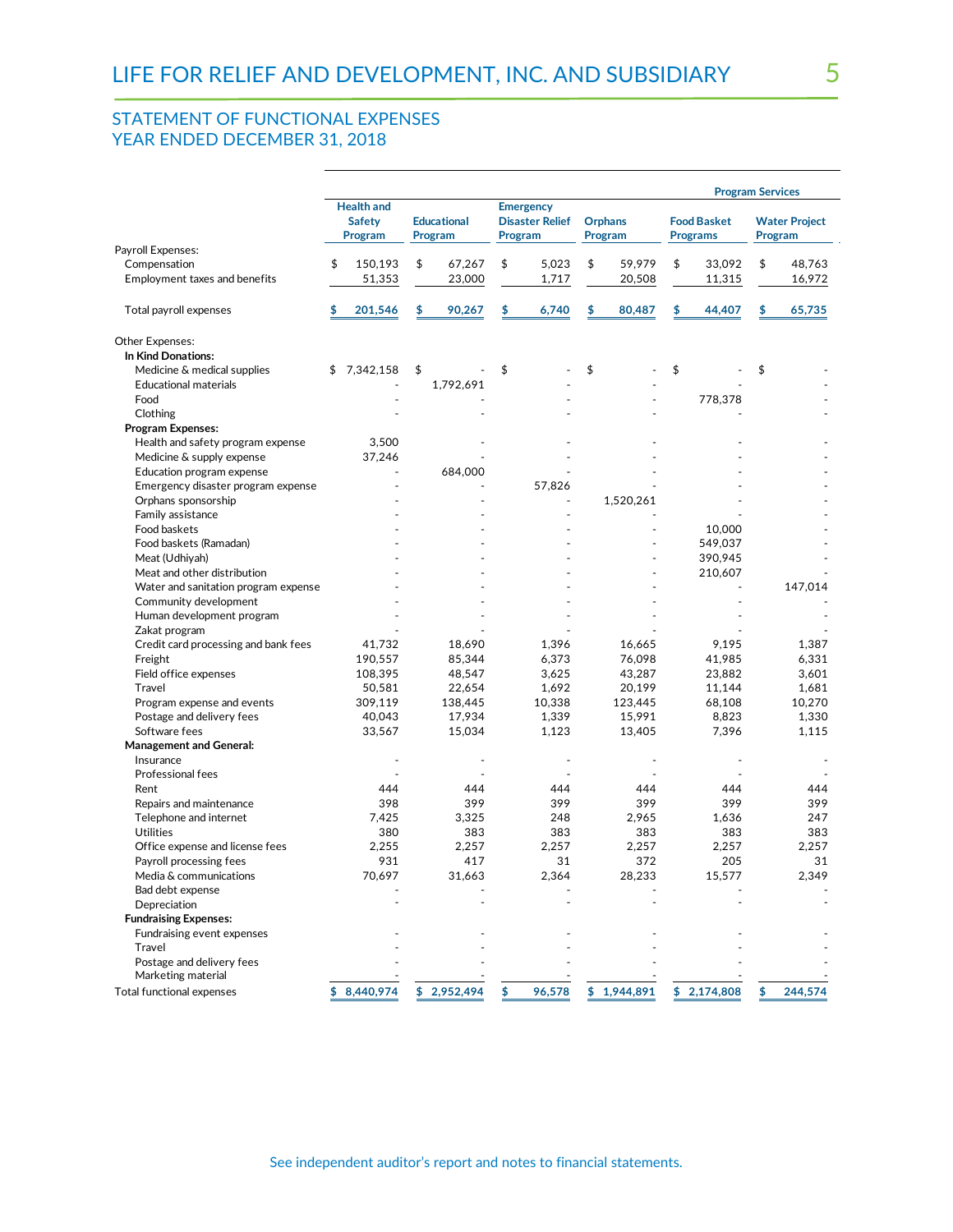## STATEMENT OF FUNCTIONAL EXPENSES (Continued) YEAR ENDED DECEMBER 31, 2018

|                    |                                   |       |                          |                      | <b>Supporting Services</b> |                    |              |                    |
|--------------------|-----------------------------------|-------|--------------------------|----------------------|----------------------------|--------------------|--------------|--------------------|
| <b>Community</b>   | <b>Family</b>                     |       |                          |                      |                            |                    | <b>Total</b> |                    |
| <b>Development</b> | <b>Assistance</b>                 | Other |                          | <b>Total Program</b> | <b>Management</b>          |                    |              | <b>Functional</b>  |
| <b>Programs</b>    | <b>Programs</b>                   |       | <b>Programs</b>          | <b>Services</b>      | and General                | <b>Fundraising</b> |              | <b>Expenses</b>    |
| \$<br>854          | \$<br>6,894                       | \$    | 65,658                   | \$<br>437,723        | \$<br>328,294              | \$<br>328,291      | \$           | 1,094,308          |
| 292                | 2,357                             |       | 22,898                   | 150,412              | 110,873                    | 112,874            |              | 374,159            |
|                    |                                   |       |                          |                      |                            |                    |              |                    |
| \$<br>1,146        | \$<br>9,251                       | \$    | 88,556                   | \$<br>588,135        | \$<br>439,167              | \$<br>441,165      | \$           | 1,468,467          |
|                    |                                   |       |                          |                      |                            |                    |              |                    |
|                    |                                   |       |                          |                      |                            |                    |              |                    |
|                    |                                   |       |                          |                      |                            |                    |              |                    |
| \$                 | \$                                | \$    |                          | \$<br>7,342,158      | \$                         | \$                 | \$           | 7,342,158          |
|                    |                                   |       | $\overline{a}$           | 1,792,691            |                            |                    |              | 1,792,691          |
|                    |                                   |       |                          | 778,378              |                            | L,                 |              | 778,378            |
|                    | 69,000                            |       |                          | 69,000               |                            |                    |              | 69,000             |
|                    |                                   |       |                          |                      |                            |                    |              |                    |
|                    |                                   |       |                          | 3,500                |                            |                    |              | 3,500              |
|                    |                                   |       |                          | 37,246               |                            |                    |              | 37,246             |
|                    |                                   |       |                          | 684,000              |                            |                    |              | 684,000            |
|                    |                                   |       |                          | 57,826               |                            |                    |              | 57,826             |
|                    |                                   |       |                          | 1,520,261            |                            |                    |              | 1,520,261          |
|                    | 26,869                            |       |                          | 26,869               |                            |                    |              | 26,869             |
|                    |                                   |       |                          | 10,000               |                            |                    |              | 10,000             |
|                    |                                   |       |                          | 549,037              |                            |                    |              | 549,037            |
|                    |                                   |       |                          | 390,945              |                            |                    |              | 390,945            |
|                    |                                   |       |                          | 210,607              |                            |                    |              | 210,607            |
|                    |                                   |       |                          | 147,014              |                            |                    |              | 147,014            |
| 41,103             |                                   |       |                          | 41,103               |                            |                    |              | 41,103             |
| 42,447             |                                   |       | 197,889                  | 42,447               |                            |                    |              | 42,447             |
|                    | $\overline{\phantom{0}}$<br>1,916 |       | 20,023                   | 197,889              |                            |                    |              | 197,889            |
| 237<br>1,083       | 8,747                             |       |                          | 111,241<br>416,518   |                            |                    |              | 111,241<br>416,518 |
| 616                | 4,976                             |       | $\overline{\phantom{a}}$ | 236,929              |                            |                    |              | 236,929            |
| 287                | 2,322                             |       | $\centerdot$             | 110,560              |                            |                    |              | 110,560            |
| 1,757              | 14,189                            |       | 58,777                   | 734,448              |                            |                    |              | 734,448            |
| 228                | 1,838                             |       |                          | 87,526               |                            |                    |              | 87,526             |
| 191                | 1,541                             |       |                          | 73,372               |                            |                    |              | 73,372             |
|                    |                                   |       |                          |                      |                            |                    |              |                    |
|                    |                                   |       |                          |                      | 13,249                     |                    |              | 13,249             |
|                    |                                   |       |                          |                      | 76,975                     |                    |              | 76,975             |
| 444                | 444                               |       | 444                      | 3,996                | 11,989                     |                    |              | 15,985             |
| 399                | 399                               |       | 399                      | 3,590                | 10,770                     |                    |              | 14,360             |
| 42                 | 341                               |       | 2,851                    | 19,080               | 8,554                      |                    |              | 27,634             |
| 383                | 383                               |       | 383                      | 3,444                | 10,333                     |                    |              | 13,777             |
| 2,257              | 2,257                             |       | 2,257                    | 20,311               | 60,931                     |                    |              | 81,242             |
| 5                  | 43                                |       | 218                      | 2,253                | 654                        |                    |              | 2,907              |
| 402                | 3,245                             |       | 16,557                   | 171,087              |                            | 49,670             |              | 220,757            |
|                    |                                   |       |                          |                      | 77,111                     |                    |              | 77,111             |
|                    |                                   |       |                          |                      | 24,381                     |                    |              | 24,381             |
|                    |                                   |       |                          |                      |                            |                    |              |                    |
|                    |                                   |       |                          |                      |                            | 97,373             |              | 97,373             |
|                    |                                   |       |                          |                      |                            | 38,094             |              | 38,094             |
|                    |                                   |       |                          |                      |                            | 37,511<br>78,948   |              | 37,511<br>78,948   |
|                    |                                   | \$    |                          | \$16,483,461         | \$                         |                    |              | \$17,960,336       |
| 93,027             | \$<br>147,761                     |       | 388,354                  |                      | 734,114                    | \$<br>742,761      |              |                    |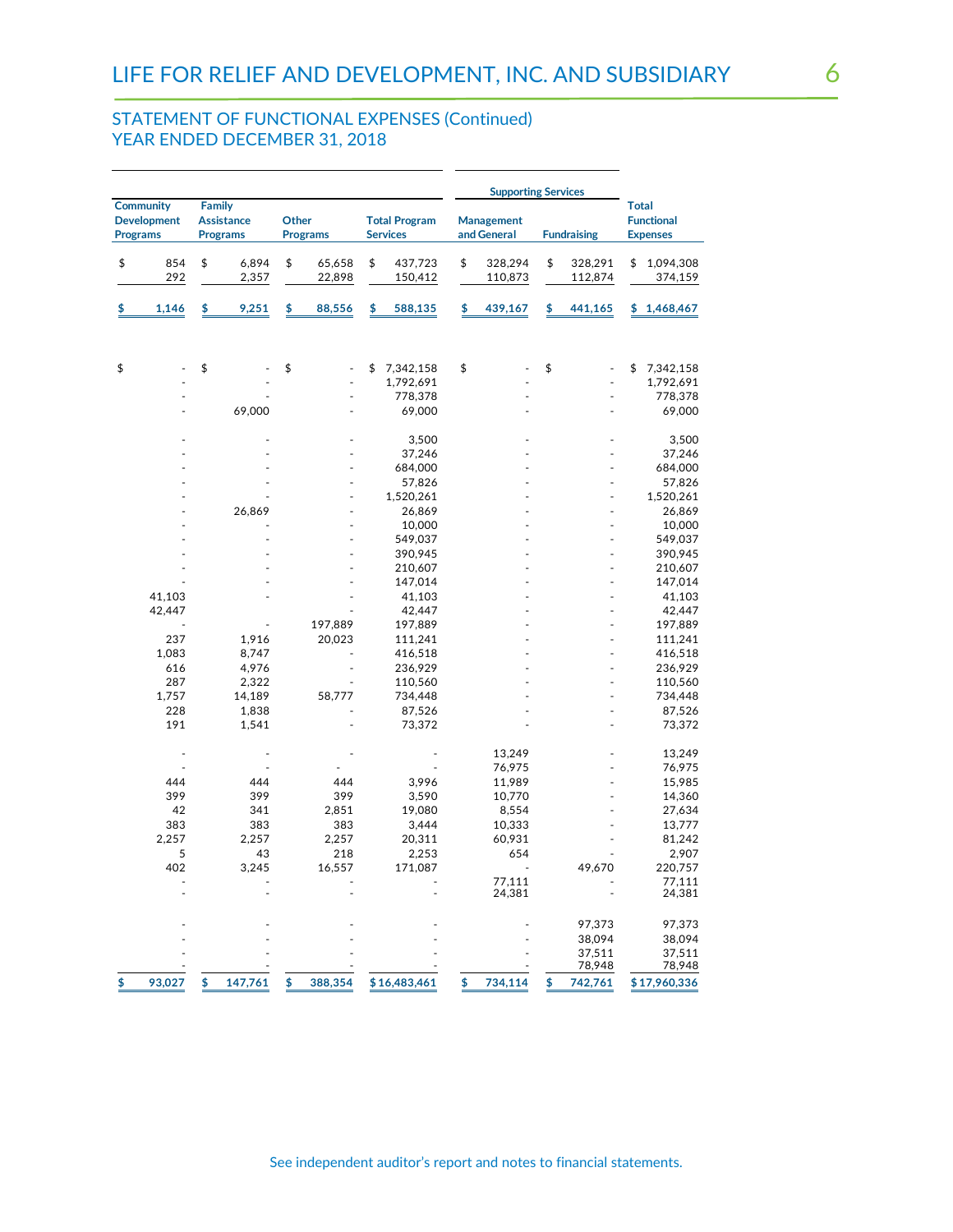## STATEMENT OF CASH FLOWS YEAR ENDED DECEMBER 31, 2018

| Cash flows from operating activities:          |               |
|------------------------------------------------|---------------|
| Change in net assets                           | \$<br>418,576 |
| Adjustments to reconcile changes in net assets |               |
| to net cash used in operating activities       |               |
| Depreciation                                   | 24,381        |
| Bad debt expense                               | 77,111        |
| Change in donated inventories                  | (763, 411)    |
| Changes in operating assets and liabilities    |               |
| (Increase) decrease in                         |               |
| Pledges receivables                            | 714           |
| Prepaid expenses                               | (55,027)      |
| Increase (decrease) in                         |               |
| Accounts payable                               | 16,009        |
| Accrued expenses                               | 4,261         |
| Net cash used in operating activities          | (277, 386)    |
| Cash and cash equivalents at beginning of year | 7,204,563     |
| Cash and cash equivalents at end of year       | 6,927,177     |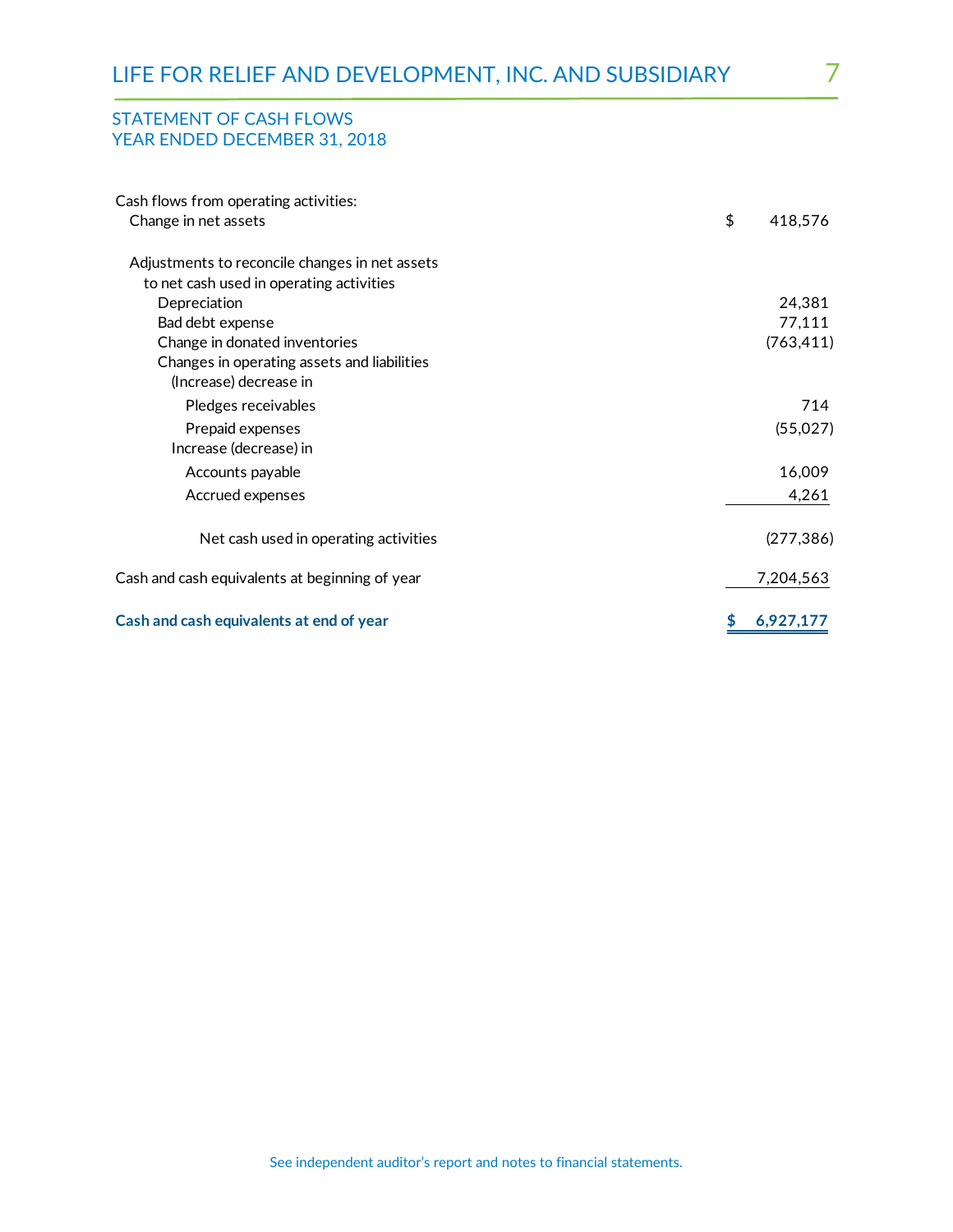#### **NOTE 1 –** NATURE OF ORGANIZATION

Life for Relief and Development, Inc. (the "Organization") is a California not-for-profit organization founded in 1992 and is headquartered in Southfield Michigan. The Organization's mission is deeply rooted in the belief that saving lives should be a priority of all mankind. In response to poverty, famine, social and economic turmoil, natural disasters, and other catastrophes, the Organization works to provide assistance to people across the globe by offering humanitarian services such as food, water, and temporary shelter as well as healthcare and education. The Organization's mission is accomplished through the following programs:

Health and Safety Program - Medicines, medical supplies, and medical equipment are distributed to underserved hospitals and clinics around the world and to communities in areas that lack adequate health services. The hearing impaired in many countries receive hearing aids through hearing aid medical missions.

Educational Program – The Organization promotes literacy through the distribution of books to colleges, universities, primary and secondary schools. Through this program the Organization also donates classroom furniture to Native American schools in the United States of America and needy schools throughout the world and gives orphans and poor school children uniforms, shoes, and school bags filled with stationary, pens, and other educational items through its back to school program.

Emergency Disaster Relief Program – In response to areas suffering from natural or man-made disasters, the Organization provides emergency humanitarian relief to those in need in the form of shelters, food, water and urgent medical care.

Orphans Program – The orphan sponsorship program provides orphans throughout the world and the vulnerable needy families of the orphans their education, health, nutrition, shelter and other needs.

Food Basket Programs – The food basket programs include various seasonal projects that help feed needy families in many countries throughout the world. During Ramadan, the Organization distributes food baskets to poor and needy individuals and also provide hot cooked meals to various communities. Additionally, the Organization partners with Islamic centers, grocery stores, and supermarkets in communities in the United States to distribute Udhiyah/Qurbani to individuals and families that may otherwise not have access to meat throughout the year. Through the Christmas and Thanksgiving programs, the Organization may also support a community event by providing a meal and gifts or may distribute food baskets for Thanksgiving to poor and homeless individuals.

Water Project Programs – Through the water programs, the Organization assists communities that have little or no access to clean water by constructing water wells or providing water tanks. Water is a necessity of life needed for proper heath, hygiene and sanitation and for livestock populations.

Community Development Programs – The Organization builds community centers where community members gather for social events as well as funds small human development projects for poor families to enable them to start their own businesses to support their families.

Family Assistance Program - The family assistance program works to improve the living conditions of vulnerable single mothers and disabled heads of households in various countries, who have lost everything from the devastating impact of war and famine. Through this program, the Organization also provides winter-aid to families which may include warm blankets, winter clothes and jackets.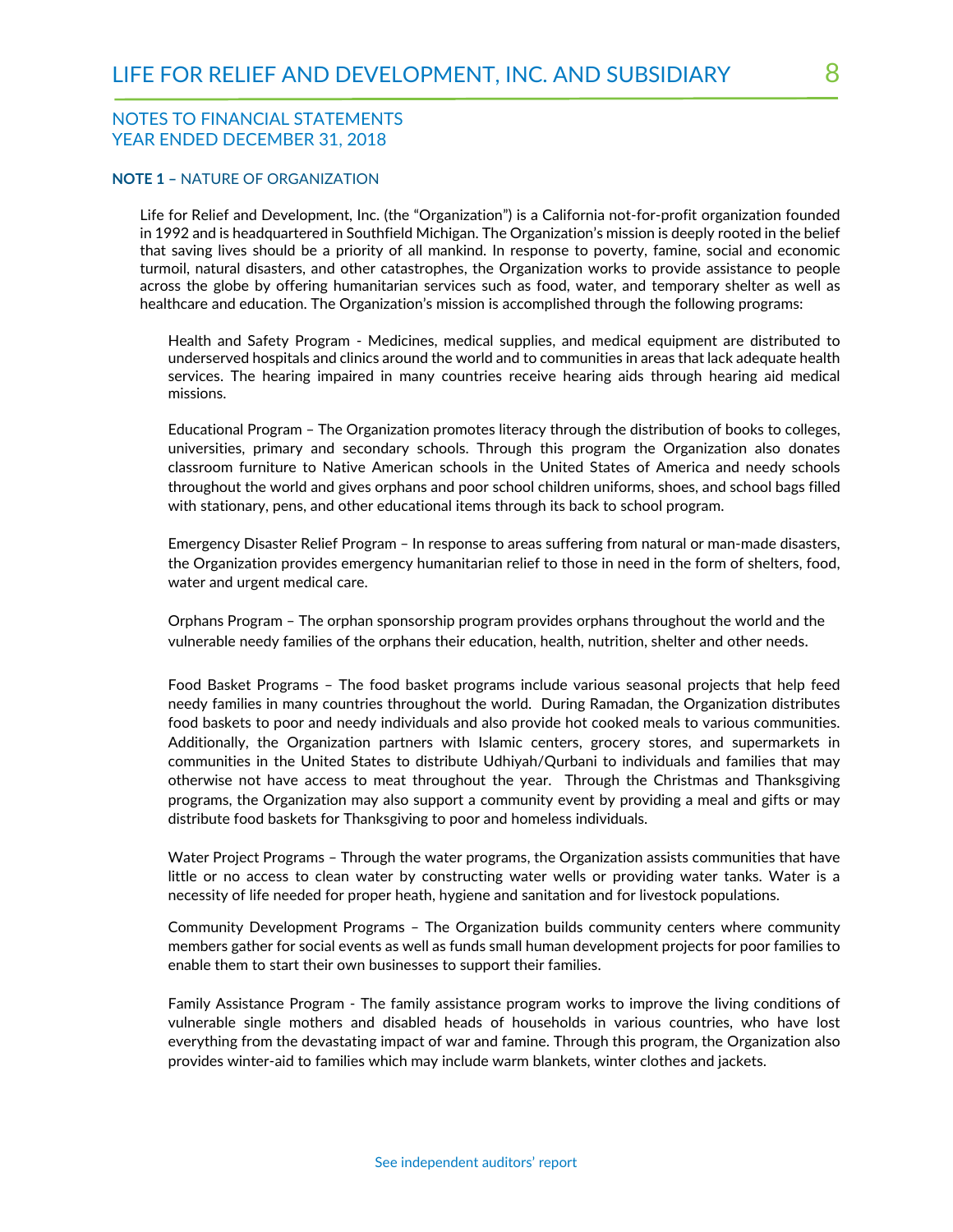#### **NOTE 1 –** NATURE OF ORGANIZATION (continued)

Other Programs – Other programs includes Zakat program whereby the Organization helps Muslims carry out their Zakat duties by collecting Zakat payments. The unrestricted Zakat contributions provides the Organization the ability to fund eligible programs where most needed and allows the Organization to fulfil their mission of offering humanitarian assistance to those in need.

Life Managements, L3C, a limited liability company was organized in February 2016 under the laws of the State of Michigan. Life Managements, L3C ("Subsidiary") provides management services to the Organization. Life for Relief and Development, Inc. owns 100% of Life Managements, L3C and accordingly, consolidates the accounts of this entity in the consolidated financial statement. All intercompany accounts and transactions between Life for Relief and Development, Inc. and Life Managements L3C are eliminated in consolidation.

The Organization receives most of its support and revenue from public contributions from individuals and businesses and in-kind contributions.

#### **NOTE 2 –** SUMMARY OF SIGNIFICANT ACCOUNTING POLICIES

**Basis of Presentation** – The accompanying consolidated financial statements have been prepared in accordance with accounting principles generally accepted in the United States of America ("GAAP") to focus on the Organization as a whole and to present transactions according to the existence or absence of donorimposed restrictions.

Net assets, revenues, support, expenses and gains or losses are classified based on the existence or absence of donor-imposed restrictions. Accordingly, net assets and changes therein are classified and reported as follows:

*Net Assets Without Donor Restrictions* – Net assets available for use in general operations and not subject to donor restrictions.

*Net Assets With Donor Restrictions* – Net assets subject to donor-imposed restrictions. Some donorimposed restrictions are temporary in nature, such as those that will be met by the passage of time (when applicable) or other events specified by the donor. Donor-imposed restrictions are released when a restriction expires, that is, when the stipulated time has elapsed, when the stipulated purpose for which the resource was restricted has been fulfilled, or both.

Revenues and support are reported as increases in net assets without donor restrictions unless use of the related assets is limited by donor-imposed restrictions. Expenses are reported as decreases in net assets without donor restrictions. Gains and losses on other assets or liabilities (when applicable) are reported as increases or decreases in net assets without donor restrictions, unless restricted by the donor or law. Expirations of net assets with donor restrictions (i.e., the donor-stipulated purpose has been fulfilled and/or the stipulated time period has elapsed) are reported as reclassifications between the applicable classes of net assets.

The Organization's operating revenue in excess of operating expense includes all operating revenues and expenses that are an integral part of its programs and supporting services and the assets released from donor restrictions to support operating expenditures.

**Cash and Cash Equivalents** – The Organization considers all highly liquid investments purchased with original maturity of three months or less to be cash equivalents. The Organization maintains cash balances in various banks that at times throughout the year, may exceed federally insured limits. Management does not believe that Organization is exposed to any significant credit or other risk from such uninsured balances.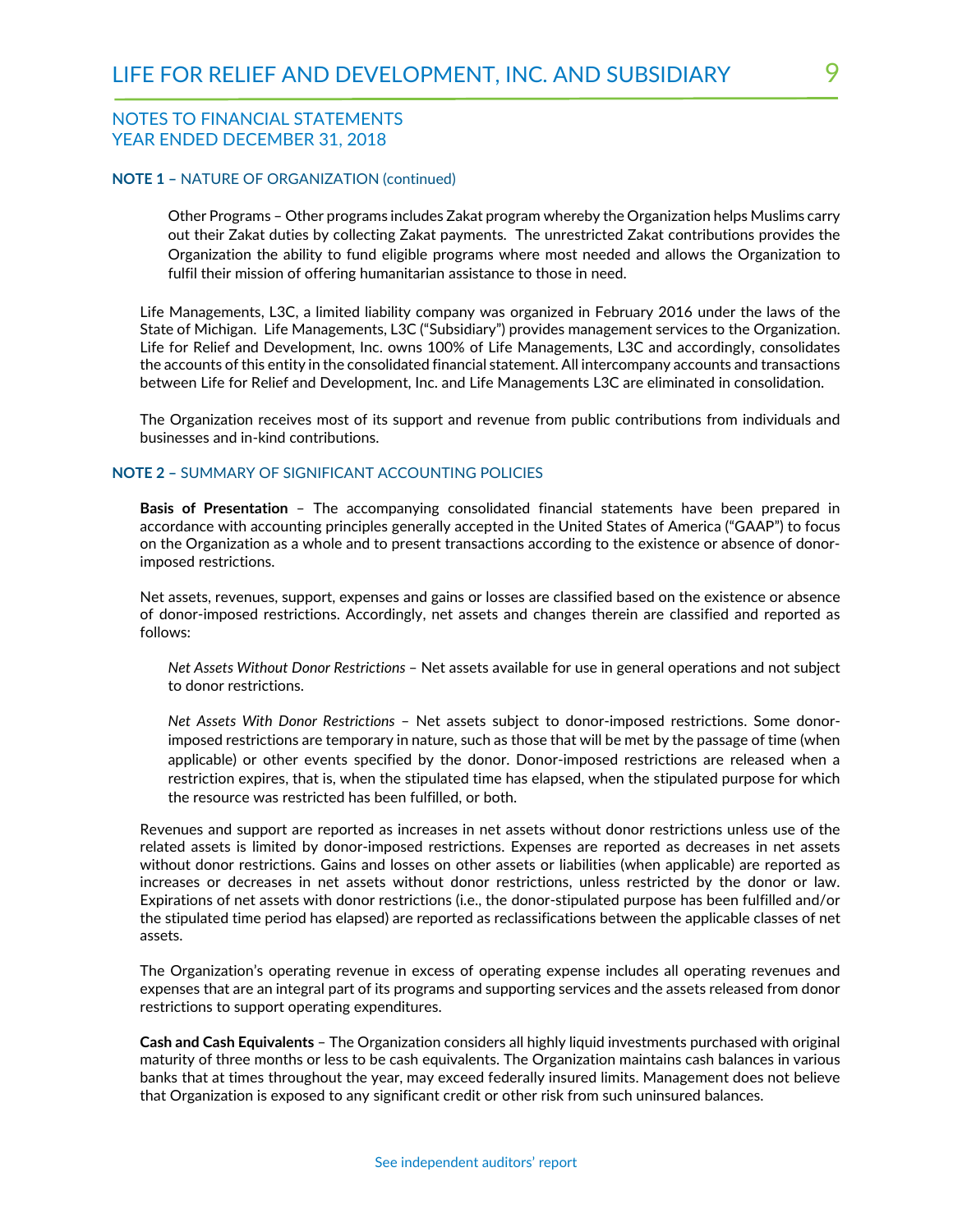#### **NOTE 2 –** SUMMARY OF SIGNIFICANT ACCOUNTING POLICIES (Continued)

**Pledges Receivable** – The Organization's pledges receivables are comprised primarily of amounts committed from individuals and businesses for the Organization's activities. Revenue is recognized when an unconditional promise to give is received; in the absence of such promise, revenue is recognized when the promise to give is collected. Unconditional promises to give that are expected to be collected in future years are recorded at the present value of their estimated future cash flows. The unamortized discount represents the adjustment required to record promises to give expected to be received in future years at their present value. Amortization of the discount (when applicable) is recorded as additional contribution revenue and used in accordance with donor-imposed restrictions over the period of the promise to give.

Pledges receivable are recorded at the amount the Organization expects to collect from outstanding balances. Management of the Organization records an estimate for uncollectible accounts and writes off balances deemed uncollectible. The allowance for doubtful accounts was \$93,410 at December 31, 2018.

**Property and Equipment** – Purchased property and equipment with a useful life in excess of one year is capitalized at cost. Major improvements are capitalized while ordinary maintenance and repairs are expensed. Donations of property and equipment are capitalized at their estimated fair value at the date contributed. Such donations are reported as contributions without donor restrictions unless the donor has restricted the donated asset to a specific purpose. Assets donated with explicit restrictions regarding their use are reported as contributions with donor restrictions. Absent donor stipulations regarding how long those donated assets must be maintained, the Organization reports expirations of donor restrictions when the donated or acquired assets are placed in service. The Organization reclassifies net assets with donor restrictions to net assets without donor restrictions at that time. Property and equipment is depreciated using the straight-line method over the estimated useful lives.

**Contributions –**Unconditional contributions are recorded as support at fair value in the year a donation is received from the donor. Unconditional contributions with donor-imposed restrictions are reported at net assets with donor restrictions. When the stipulated purpose has been met, the contribution is reported as net assets without restrictions. Contributions of assets other than cash are recorded at their estimated fair value.

**In-Kind Contributions/Donations –** Donated goods for use by the Organizations to support their mission are recorded as in-kind contributions at their estimated fair value, based on independent supplier quotations. Donated goods held at a public warehouse utilized by the Organization are recorded as inventory at estimated fair value until the donated items are distributed for program use. When the donated goods are shipped to the recipient, the in-kind donation expense is recorded. Donated goods are used exclusively for the Organization's humanitarian assistance programs.

**Contributed Services –** The Organization records the fair value of contributed services in the financial statements if the services either (a) create or enhance a non-financial asset or (b) require specialized skills, are provided by persons possessing those skills and would need to be purchased if they were not donated. No amounts have been reflected in the financial statements for contributed services since contributed services received do not meet the criteria for recognition.

**Functional Expense –** The Organization accumulates and reports its expenses by function as for program services, management and general activities, or fundraising purposes. Program services are activities that fulfill the purposes or mission of the Organization. Management and general activities include insurance, professional fees, portion of office rent and utilities and certain other costs other than the direct cost for program services.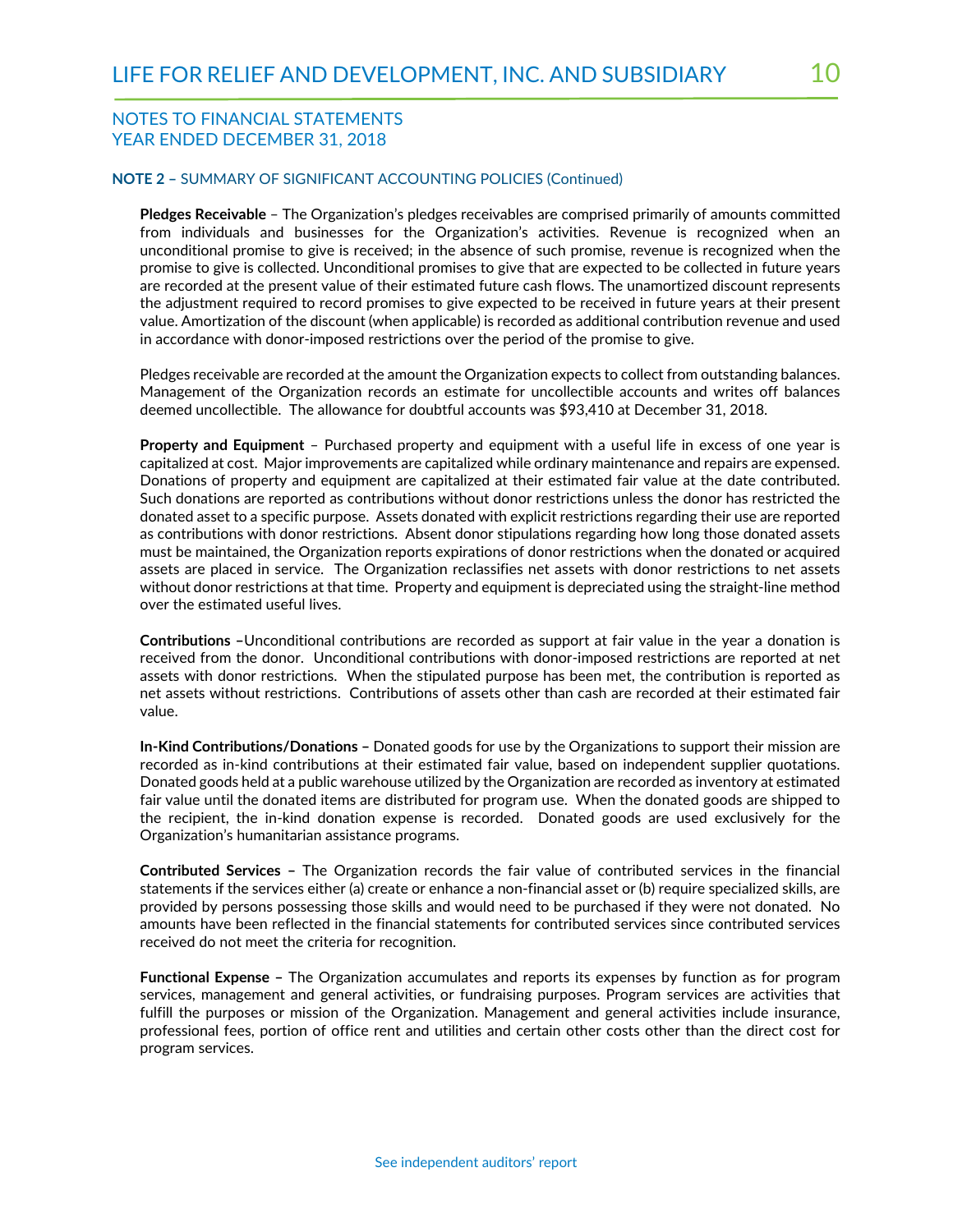#### **NOTE 2 –** SUMMARY OF SIGNIFICANT ACCOUNTING POLICIES (Continued)

**Fundraising and Cost Allocations –** The Organization solicits funds for ongoing operations from community groups, businesses, and individuals. Fundraising expenses are based on actual amounts paid and percentage of time allocated as it relates to payroll related costs.

The financial statements also report certain categories of expenses that are attributable to more than one program or supporting services. Therefore, these expenses require allocation on a reasonable basis that is consistently applied. The expenses that are allocated include compensation and employment taxes and benefits, which are allocated based on estimates of time and effort. Other expenses that are attributable to more than one functional expense category are allocated using a reasonable cost allocation method which primarily is based on a percentage of revenue as determined by management. Although the methods of allocations used are considered reasonable, other methods could be used that would produce a different amount.

**Income Taxes –** The Organization is a not-for-profit organization that is exempt from income taxes under Section 501(c)(3) of the Internal Revenue Code and is exempt from similar state and local taxes. Although the Organization was granted an income tax exemption by the Internal Revenue Service, such exemption does not apply to "unrelated business taxable income". The Organization is not a private foundation.

The Organization analyzes its income tax filing positions in the federal and state jurisdictions where it is required to file income tax returns, for all open tax years in these jurisdictions, to identify any potential uncertain tax positions. The Organization treats interest and penalties attributed to income taxes, and reflects any changes for such, to the extent that they arise, as a component of its management and general expense.

The Organization concluded that there are no significant uncertain tax positions requiring recognition in the financial statements. The Organization does not expect the total amount of unrecognized tax benefits ("UTB") (e.g. tax deductions, exclusions, or credits claimed or expected to be claimed) to significantly change in the next twelve months. The Organization does not have any amounts accrued for interest and penalties related to UTBs at December 31, 2018, and it is not aware of any claims for such amounts by federal or state income tax authorities.

For Life Managements, L3C ("Subsidiary"), deferred income taxes are recognized for the tax consequences of temporary differences between the financial reporting basis and the federal income tax basis of their assets and liabilities. The accrual basis of accounting is used for financial reporting and the cash basis is used for income tax reporting. Deferred income taxes arise from temporary basis differences as a result of timing of recognition of revenue and expenses related to the accrual to cash adjustment and charitable contributions. Valuation allowances are established when necessary to reduce deferred tax assets to the amount expected to be realized. Income tax expense is the tax payable or refundable for the period plus or minus the change during the period in deferred tax assets and liabilities. Income tax expense and deferred taxes were not significant in 2018.

The Organization and its Subsidiary concluded that there are no significant uncertain tax positions requiring recognition in the financial statements. The Organization does not expect the total amount of unrecognized tax benefits ("UTB") (e.g. tax deductions, exclusions, or credits claimed or expected to be claimed) to significantly change in the next twelve months. The Organization does not have any amounts accrued for interest and penalties related to UTBs at December 31, 2018, and it is not aware of any claims for such amounts by federal or state income tax authorities.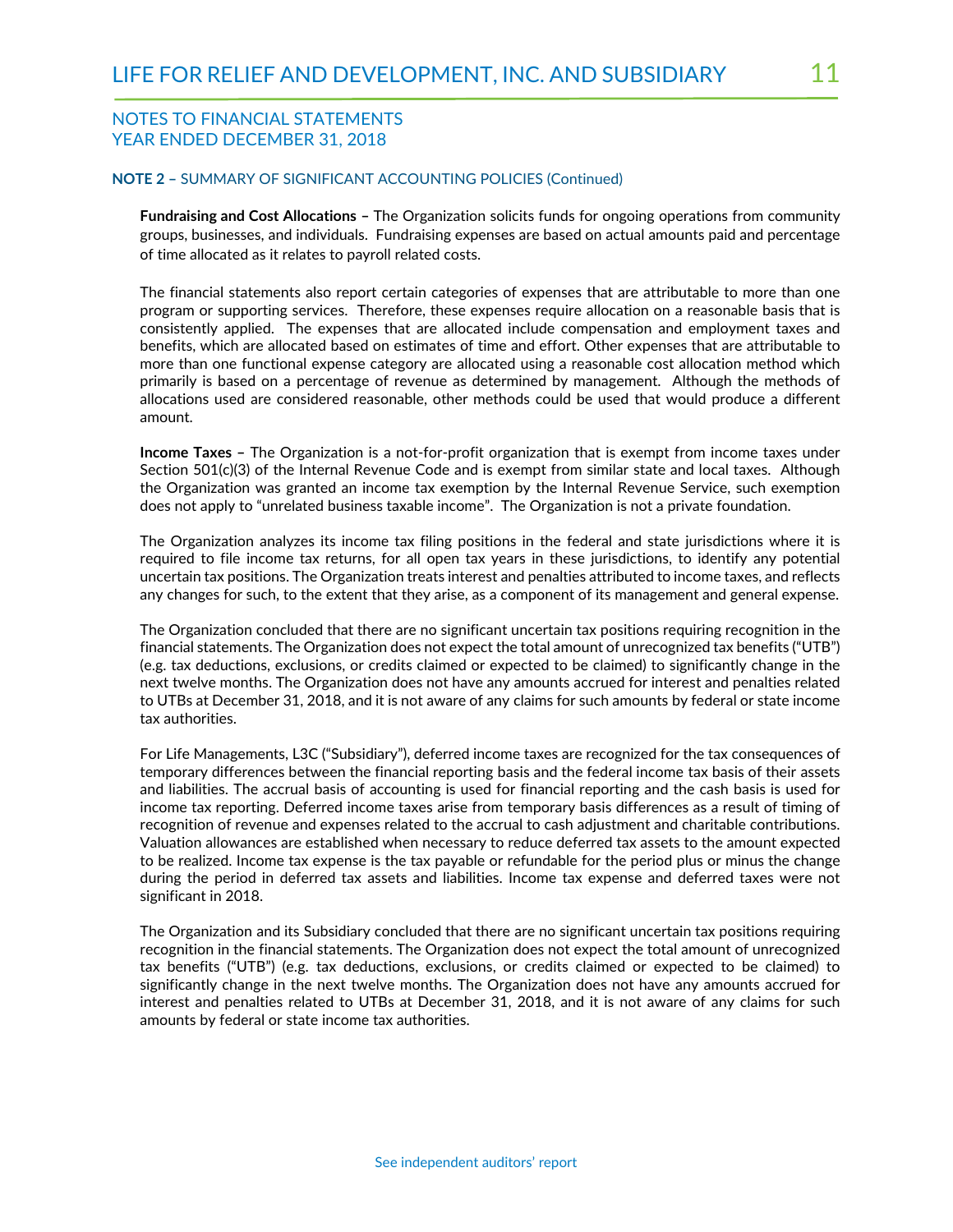#### **NOTE 2 –** SUMMARY OF SIGNIFICANT ACCOUNTING POLICIES (Continued)

**Use of Estimates** – The preparation of financial statements in conformity with accounting principles generally accepted in the United States of America requires management to make estimates and assumptions that affect the reported amounts of assets and liabilities and disclosure of contingent assets and liabilities at the date of the financial statements and the reported amounts of revenues and expenses during the reported periods. Actual results could differ from those estimates.

**Recent Accounting Guidance** – In 2018, the Organization adopted the Financial Accounting Standards Board ("FASB") Accounting Standards Update ("ASU") 2016-14, "*Presentation of Financial Statements of Not-For-Profit Entities"*. ASU 2016-14 addresses the complexity and understandability of net asset classification, deficiencies in information about liquidity and availability of resources, and the lack of consistency in the type of information provided about expenses and investment income. The Organization has adjusted the presentation of these financial statements accordingly.

The new standard changes the following aspects of the financial statements: (1) The unrestricted net assets class has been renamed net assets without donor restrictions; (2) The temporarily restricted and permanently restricted net asset classes have been combined and renamed net assets with donor restrictions; (3) The financial statements includes a disclosure about liquidity and availability of resources at December 31, 2018. See Note 9 for liquidity and availability disclosure.

 **Depreciable**

#### **NOTE 3 –** PROPERTY AND EQUIPMENT

|                                   |              | DEPI ECIADIE        |
|-----------------------------------|--------------|---------------------|
|                                   | 2018         | <b>Life - Years</b> |
| Land                              | \$<br>57,750 | None                |
| <b>Building</b>                   | 327,250      | 39                  |
| Building improvements             | 456,304      | $7 - 20$            |
| Furniture, fixtures and equipment | 44.184       | $5 - 7$             |
| Vehicles                          | 40,855       | 5                   |
|                                   | 926.343      |                     |
| Accumulated depreciation          | 660,088      |                     |
|                                   | 266.255      |                     |

Property and equipment consist of the following at December 31, 2018:

Depreciation expense for the years ended December 31, 2018 was \$24,381.

#### **NOTE 4 –** DESCRIPTION OF LEASING ARRANGEMENT

The Organization leases office space in Dubai, United Arab Emirates for its international fundraising activities. Annual rent for this office is approximately \$4,000 and is included in fundraising event expense.

The Organization also leased office space during 2018 in California on a month-to-month basis under an informal extension of a lease agreement. Monthly rentals under this lease are \$395. To support the Organization with storage needs for donated goods, the Organization leases space from a public warehouse in Southfield Michigan. The rental payment for the warehouse is based on space utilized. The Organization also leases certain equipment such as printers and a postage mailing system for use in their Southfield Michigan office in which monthly payments during 2018 ranged from \$318 to \$544. Rent expense during the year ended December 31, 2018 was \$15,084. See Note 11 for subsequent lease arrangements.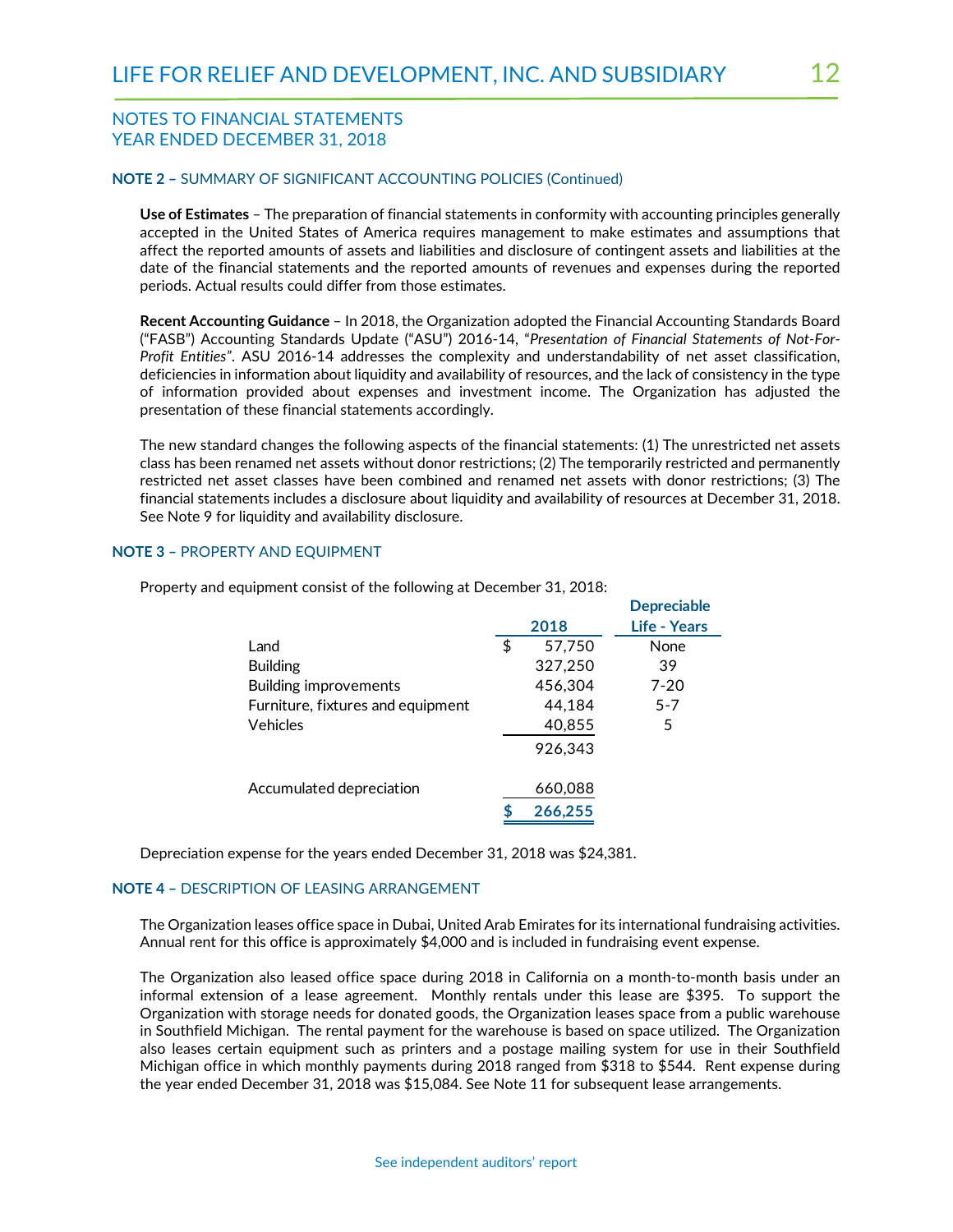#### **NOTE 5 –** NET ASSETS – WITH DONOR RESTRICTIONS

Changes in net asset with donor restrictions by incurring expenses satisfying the restricted purpose is as Follows for the year ended December 31, 2018: **Releases** 

|                                   |                      |                  | Releases            |                |
|-----------------------------------|----------------------|------------------|---------------------|----------------|
|                                   | <b>Beginning</b>     |                  | <b>From</b>         | <b>Ending</b>  |
|                                   | <b>Balance</b>       | <b>Additions</b> | <b>Restrictions</b> | <b>Balance</b> |
| Health and safety program         | \$<br>$\blacksquare$ | 7,429,999<br>S.  | \$7,429,999         | \$             |
| Educational program               |                      | 3,327,719        | 2,952,494           | 375,225        |
| Emergency disaster relief program | 273,367              | 247,713          | 96,578              | 424,502        |
| Orphans program                   | 1,042,040            | 2,967,255        | 1,944,890           | 2,064,405      |
| Food basket programs              | 125,254              | 1,637,709        | 1,762,963           |                |
| Water project program             | 14,274               | 246,838          | 244,573             | 16,539         |
| Community development programs    |                      | 41,887           | 41,887              |                |
| Family assistance programs        | 90,490               | 340,478          | 147,759             | 283,209        |
|                                   | 1,545,425            | \$16,239,598     | \$14,621,143        | 3,163,880      |

#### **NOTE 6 –** CONTRIBUTIONS

The breakdown of category of contributions for the year ended December 31, 2018, are as follows:

|                                   | <b>Without</b>      |                     |              |
|-----------------------------------|---------------------|---------------------|--------------|
|                                   | <b>Donor</b>        | <b>With Donor</b>   |              |
|                                   | <b>Restrictions</b> | <b>Restrictions</b> | Total        |
| Health and safety program         | \$                  | \$<br>87,841        | \$<br>87,841 |
| Educational program               |                     | 771,618             | 771,618      |
| Emergency disaster relief program |                     | 247,713             | 247,713      |
| Orphans program                   |                     | 2,967,255           | 2,967,255    |
| Food basket programs              |                     | 859,331             | 859,331      |
| Water project program             |                     | 246,838             | 246.838      |
| Community development programs    |                     | 41,887              | 41,887       |
| Family assistance programs        |                     | 271,478             | 271,478      |
| Other programs                    | 2,132,972           |                     | 2,132,972    |
|                                   | 2,132,972           | 5,493,961           | 7,626,933    |

#### **NOTE 7 –** IN-KIND CONTRIBUTIONS

During 2018, the Organization received in-kind contributions totaling \$10,745,637 in medicine & medical supplies, educational materials, food, and clothing for the following program services: **2018**

|                            |                              | zv.v       |
|----------------------------|------------------------------|------------|
| <b>Program Services</b>    | <b>In-Kind Contributions</b> |            |
| Health and safety program  | Medicine & medical supplies  | 7,342,158  |
| Educational program        | <b>Educational materials</b> | 2,556,101  |
| Food basket programs       | Food                         | 778.378    |
| Family assistance programs | Clothing                     | 69,000     |
|                            |                              | 10,745,637 |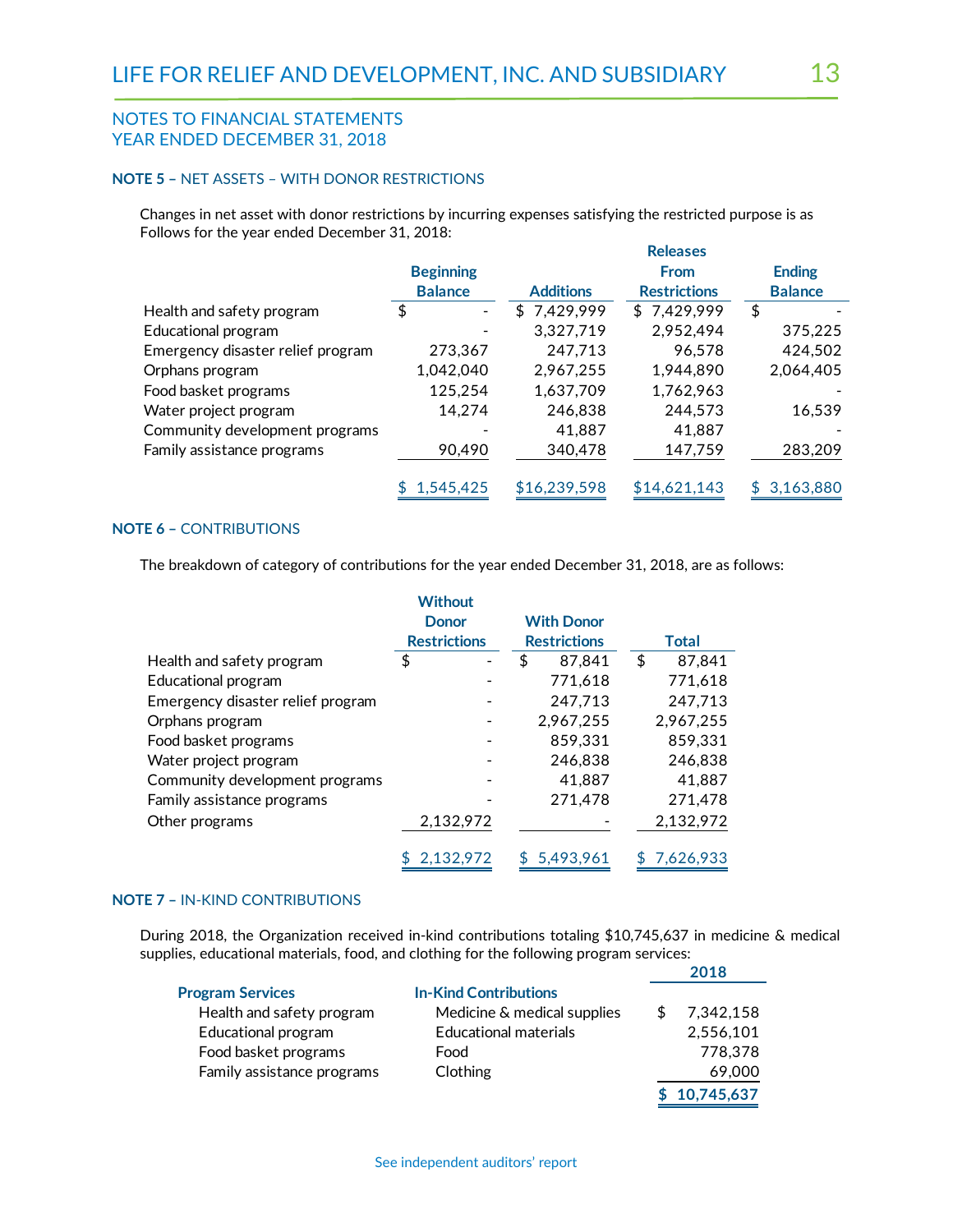#### **NOTE 8 –** RECLASSIFICATIONS AND PRIOR PERIOD ADJUSTMENTS

Certain prior year amounts have been reclassified for consistency with the current year presentation. In addition, the Organization's financial statements as of December 31, 2017 included the following errors.

- (1) Cash and cash equivalents were understated by \$58,908 primarily due to errors with posting two vendor payments in the incorrect period.
- (2) Pledges receivables was understated by \$84,687 due to pledges receivables not being recorded.
- (3) Prepaid expenses and other was overstated by \$36,386 due overstatement of prepaid expenses including prepaid amounts on program expenses.
- (4) Property and equipment, net was overstated by \$223,487 due in part with not maintaining or reconciling capitalized costs and accumulated depreciation to supporting schedules.
- (5) Accounts payable was understated by \$52,825 due to subsidiary accounts payable ledgers not maintained by the Organization or analysis of accounts payable at year end not performed.
- (6) Accrued expenses were understated by \$77,686 due to an analysis of accrued expenses not being performed.

Accordingly, the Organization restated its results for the year ended December 31, 2017. The cumulative effect of the errors decreases beginning net assets by \$246,789.

#### **NOTE 9 –** LIQUIDITY AND AVAILABILITY

Financial assets available for general expenditure, that is, without donor or other restrictions limiting their use, within one year of the statement of financial position date, comprise the following:

| <b>Financial assets</b>                         |              |
|-------------------------------------------------|--------------|
| Cash and cash equivalents                       | \$6,927,177  |
| Pledges receivable, net of allowance            | 51,673       |
| Total financial assets held by the Organization | 6.978.850    |
| Less amounts with limits on usage               |              |
| Spendable net assets with                       |              |
| donor purpose restrictions                      | 3,163,880    |
| <b>Total financial assets available</b>         |              |
| for general use within one year                 | \$ 3.814.970 |

#### **NOTE 10 –** COMMITMENTS AND CONTINGENCIES

In the ordinary course of business, claims and legal action, including those involving ordinary routine litigation incidental to its business are pending, or have been asserted, against the Organization. These claims involve vendors who alleged that the Organization improperly terminated their contracts or agreements. It is not presently possible to determine with certainty what corrective action, if any, will be required or what portion of any claims will be attributable to the Organization, or whether all or any portion of such costs will be recoverable from others. An unfavorable outcome in a lawsuit or other litigation could adversely affect the results of the Organization's operations, financial condition, cash flows and liquidity. Even when the Organization prevails or the basis of such litigations are groundless, considerable time and resources may be needed to respond, and such lawsuits or other litigation could adversely affect the results of the Organization's operations, financial condition and cash flows.